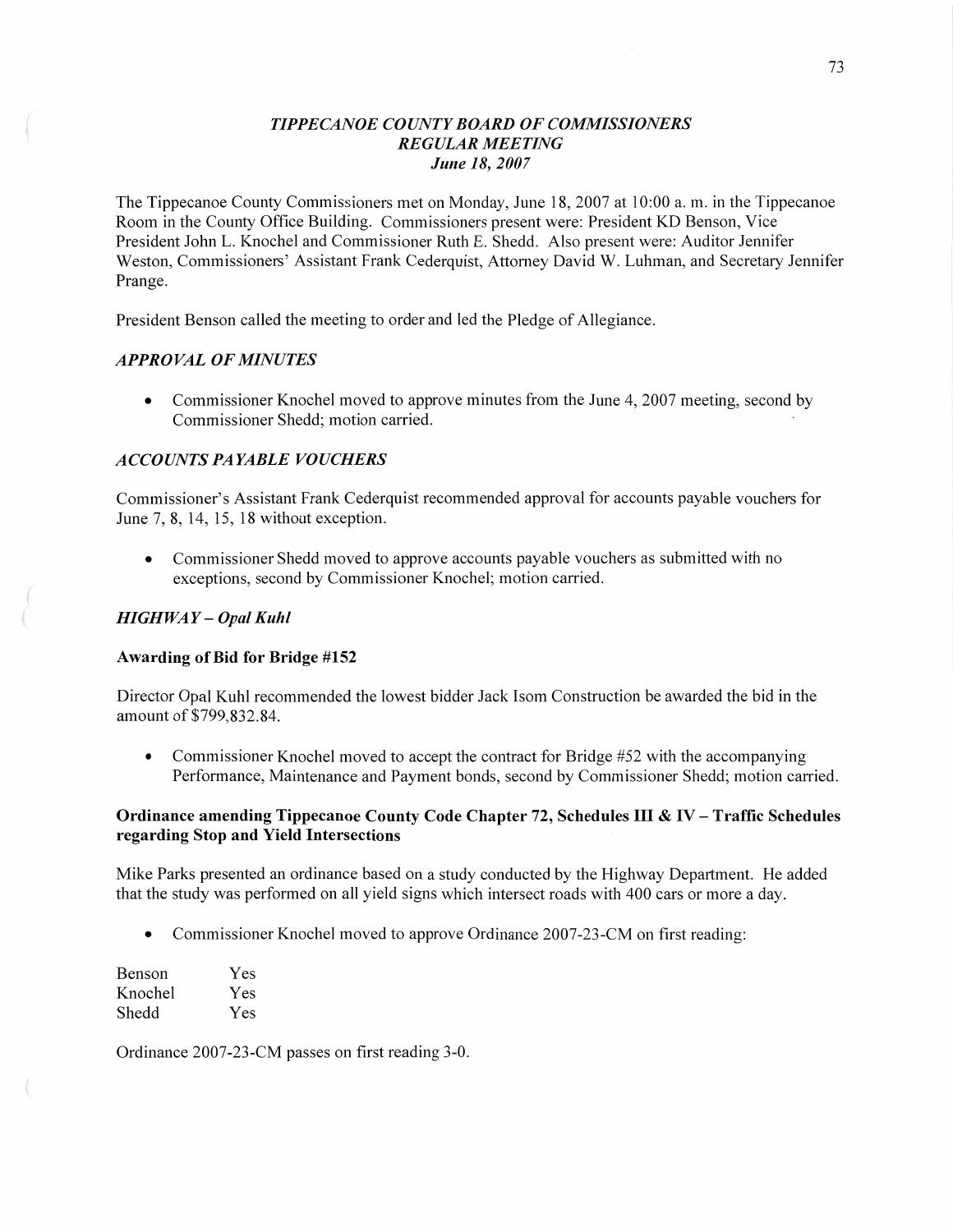Director Kuhl presented a Continuation Certificate from Tipmont REMC in the amount of \$5 ,000 for work in the right-of-way.

**0** Commissioner Knochel moved to accept the Continuation Certificate, second by Commissioner Shedd; motion carried.

Director Kuhl recommended approval for a Continuation Certificate from Fairfield Contractors, Inc. in the amount of \$5,000.

**0** Commissioner Knochel moved to approve the Continuation Certificate, second by Commissioner Shedd; motion carried.

A 3-Year Construction Maintenance Bond from Mundell & Associates, Inc. in the amount of \$5,000 was recommended for approval.

• Commissioner Knochel moved to approve the Construction Maintenance Bond, second by Commissioner Shedd; motion carried.

# *YOUTHSERVICES UPDATE*

Director Rebecca Humphrey presented a study prepared by Mike McMillen. This study provided an analysis of two possible locations for youth services. Mr. McMillen visited and assessed St. Claire Nursing Home in Otterbein for use as residential detention center and the Payless Supermarket building on Elmwood Avenue for an alternative services center. According to the study, the rehabilitation cost of the nursing home would be equal to the cost of **a** new facility. The Payless Supermarket building was estimated by Mr. McMillen to cost about 75%-90% of new construction cost. Director Humphrey suggested the Payless facility may be **a** possibility if other options are available for the detention center. She added that plans for the female residential facility are progressing; she hopes to have the modular home located at the fairgrounds to Cary Home by the middle of July.

## *ORDINANCE 2007-22-CM; Amending Tippecanoe County Code, Adding New Section 34.63, Coroner's Department* Fee *Schedule*

Dr. Martin Avolt discussed the new ordinance for the coroner's office. The amount of out-of-county users are increasing as well as the number of participants for autopsies. This ordinance will recover costs associated with autopsies. Dr. Avolt noted the cost for autopsies for out-of-county use is currently \$35 and will increase to \$200 if the ordinance is passed.

• Commissioner Knochel moved to approve Ordinance 2007-22-CM, second by Commissioner Shedd:

| Benson  | Yes |
|---------|-----|
| Knochel | Yes |
| Shedd   | Yes |

Ordinance 2007-22-CM passes 3-0 on first reading.

2008 BUDGET – NEW POSITION REQUESTS AND SALARY RECOMMENDATIONS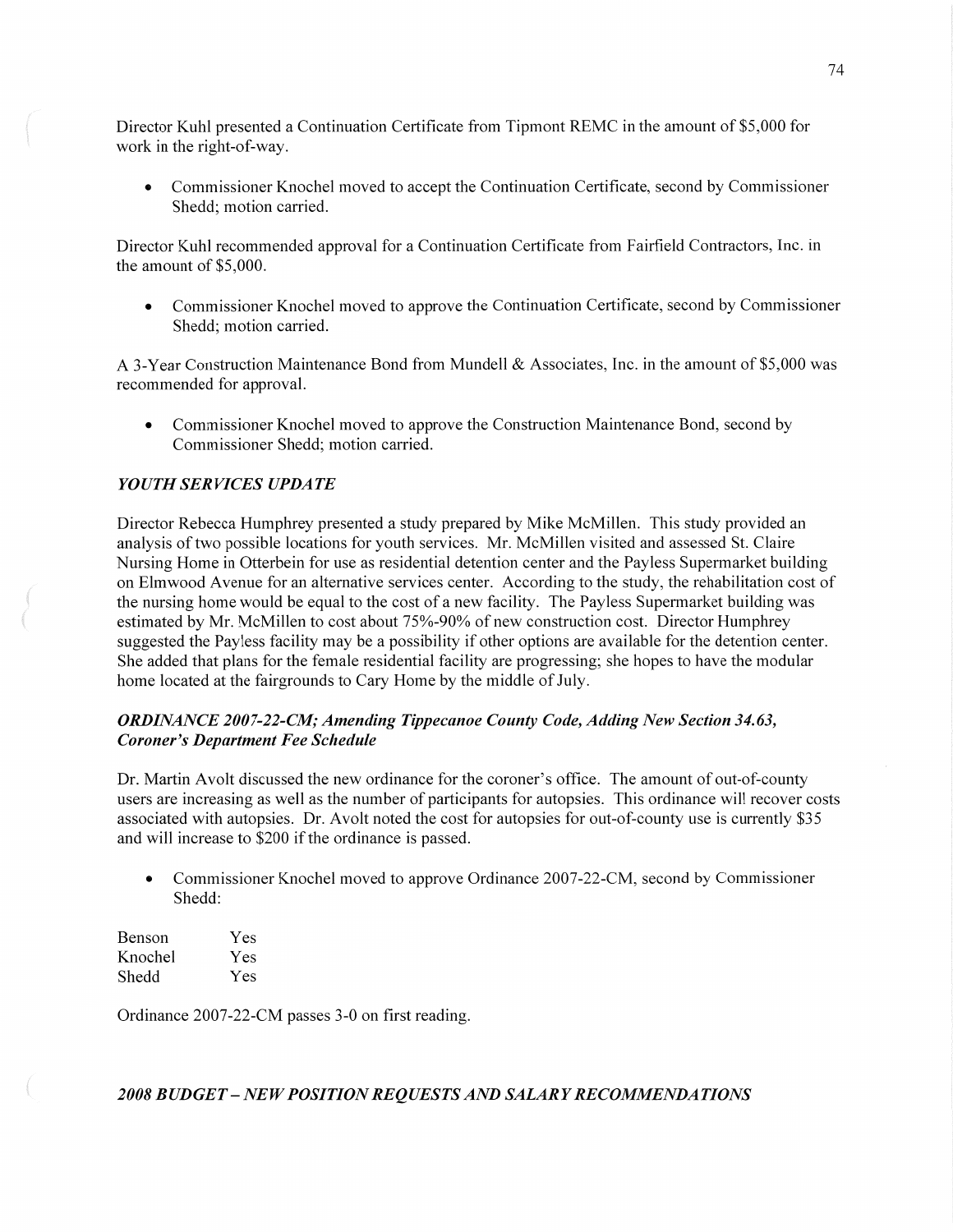### *2008 BUDGET* -— NEW *POSITION* RE *Q UESTS* AND *SALARY* RE *COMMENDA T I* ONS

#### **Sherriff's Department — Tracy Brown**

Sheriff Tracy Brown requested two positions for the Sheriff *s* Department. An additional LPN for Jail/Medical services is needed due to the increasing number of unhealthy inmates. The population in the jail is consistently increasing with an average daily population of 516 inmates. A secretarial position is also being requested to assist officers in processing reports. Additionally, he noted a civil process officer position has not been filled due to the decrease in amount of civil papers served and suggested the cost of this position could offset the costs of the new positions. Sherriff Brown is also requesting the 911 dispatch officer request previously funded by 911 be funded from the General Fund. The 911 fund can no longer support communications officers due to the decrease of funding from land lines in homes and higher cost from 911 providers.

### **Area** Plan Commission **— Sallie** Dell **Fahey**

Director Fahey requested two positions for 2008. Her initial request was for 2007, if unapproved she is requesting positions for 2008. Director Fahey noted reimbursements are available on the GIS Technician/Addressing and added that the re-classified GIS Technician/General held by an employee with longevity is estimated to be the same salary.

#### Superior **Court 3** *—* **Rebecca Humphrey**

Director Humphrey recommended approval for a Drug Court Coordinator position. This position has been previously filled by the Deputy Chief of Probation and later Kathy Timberlake as a stop-gap measure to meet the needs of the court. The administrative duties in Superior Court 3 have increased drastically therefore, Kathy Timberlake is unable to assume the responsibilities. She noted all 2007 grants have been exhausted thus far. Unless new grants present themselves the position is unfunded. She plans to write additional grants in 2008 'to fund the position but is requesting approval to fill the position to keep the Drug Court active.

### **Fairgrounds**

Extension Office Director Bryan Metzger recommended approval for an Assistant Property Manager at the fairgrounds. Usage at the fairgrounds has increased and the court ordered manpower is constantly decreasing. Currently, there are two part time employees assisting the Property Manager with events at the fairgrounds. Director Metzger proposed the part time revenue allotted to the fairgrounds be rolled into funding for the full time position. He added that the full time employee will be skilled in general maintenance as well as assisting the Fairgrounds Property Manager.

#### **Adult Probation**

Dave Hollinger and Misty Robinson requested on behalf of the department, seven probation officers for 2008. Mr. Hollinger stated the caseload is overwhelming and additional training for officers is **a** large burden on the staff. With the current caseload, offenders aren't receiving enough visits to properly manage their case. Mr. Hollinger noted that both juvenile and adult probation are in dire need of additional staffing.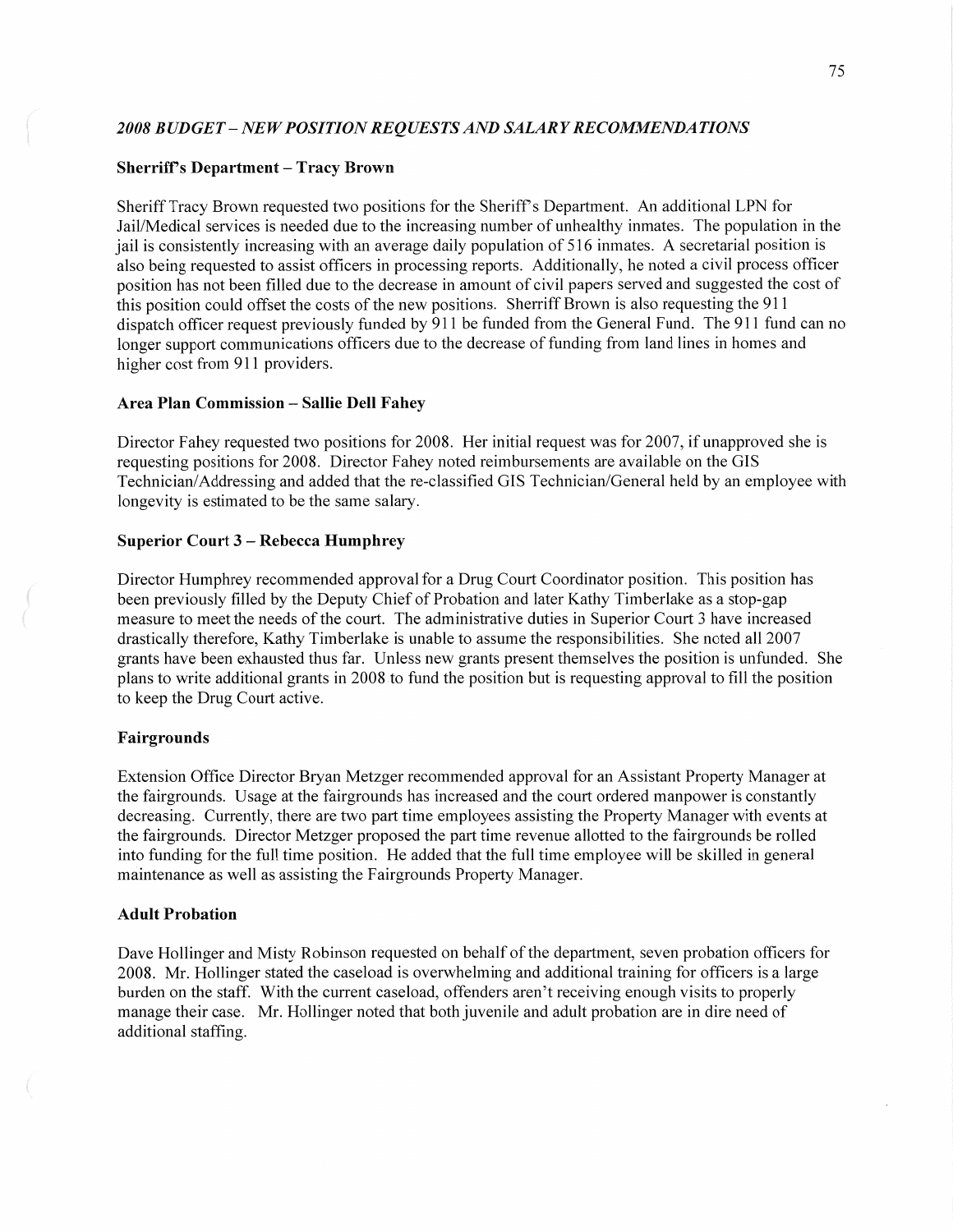Kristin McVey recommended approval of a paralegal position for 2008. She noted currently one paralegal is assigned to 16 attorneys to prepare all motions, pleadings, discoveries and legal research that regular administrative staff is unable to perform. **IV-D** is also requesting a paralegal with the same duties.

## Public **Defender**

Public Defender Amy Hutchison requested two regular part time attorney positions to stay in compliance with the state reimbursement program.

#### **County Assessor**

Chief Deputy Georgia Jones is requesting two positions. The request includes a position for Appeals/Non-Profits filings and also **a** Sales Disclosure position. She noted that the additional appeal period and large amount of appeals require one employee be dedicated to processing appeals. And the sales disclosure position is performed by an existing employee, but never classified as such.

#### Salary **Recommendation** *-* Jennifer Weston

Auditor Weston presented a salary recommendation chart with 2007 budget salaries to provide estimates for 2008. The PERF contribution will increase from 6% to 6.5% in 2008, which will cost the county \$75,000 out of the general fund. Estimates were presented based on 1%, 2%, and 3% increase in salaries which include social security and PERF. For planning purposes, the county estimates **a** growth in property taxes collections allowed at about 3.7%. This is down from 4% in the current year.

**0** Commissioner Knochel moved to recommend **a** 2.5% increase in wages for 2008; motion failed without a second.

Commissioner Benson noted she was in favor of a 2% increase that would allow the county additional revenue to fund new positions.

**0** Commissioner Shedd moved to recommend the 3% increase for employee's salaries; second by Commissioner Knochel; motion carried.

## *APPLICATIONS TO VILLA*

Commissioner Knochel moved to approve applications to the Villa for Tamara Ann May and Chauncey Crowder Jr., second by Commissioner Shedd; motion carried.

#### *UNFINISHED/NE W B USINESS*

No unfinished or new business.

### *REPORTS* ON *FILE*

Veteran's Office Public Library Weights & Measures

*,* "WN

*PUBLIC COMMENT*